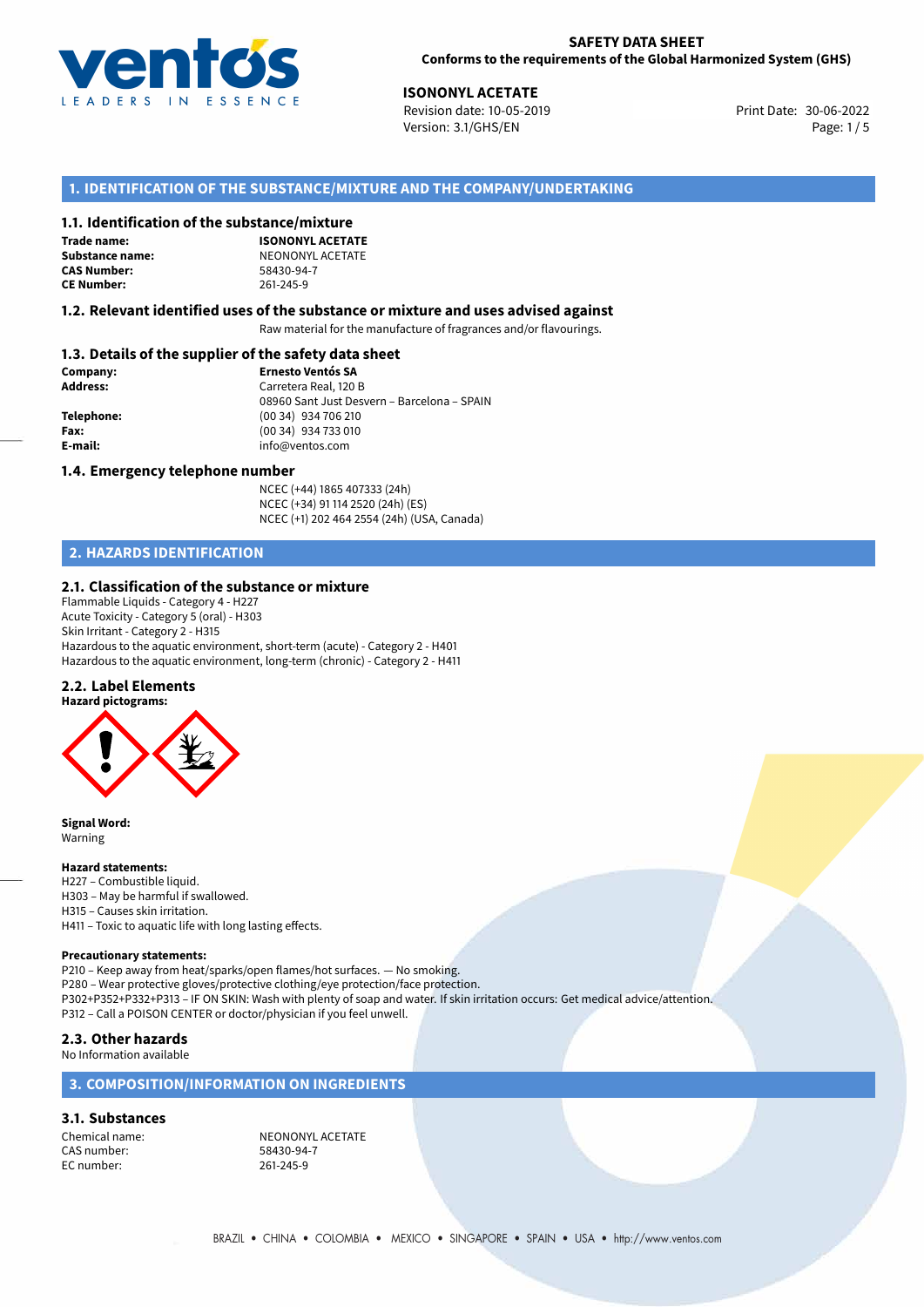

## **SAFETY DATA SHEET Conforms to the requirements of the Global Harmonized System (GHS)**

30-06-2022 **ISONONYL ACETATE** Revision date: 10-05-2019 Print Date: Version: 3.1/GHS/EN Page: 2 / 5

#### **Hazardous constituents:**

| <b>Chemical Name</b> | % (w/w)   | CAS No<br><b>EC No</b>  | <b>Classification according to GHS</b>                                                                                                                                                                                                                                                   |
|----------------------|-----------|-------------------------|------------------------------------------------------------------------------------------------------------------------------------------------------------------------------------------------------------------------------------------------------------------------------------------|
| NEONONYL ACETATE     | $\geq$ 50 | 58430-94-7<br>261-245-9 | Flammable Liquids - Category 4 - H227<br>Acute Toxicity - Category 5 (oral) - H303<br>Skin Irritant - Category 2 - H315<br>Hazardous to the aquatic environment, short-term (acute) - Category 2 - H401<br>Hazardous to the aquatic environment, long-term (chronic) - Category 2 - H411 |

[See the full text of the hazard statements in section 16.](#page-4-0)

#### **3.2. Mixtures**

Not applicable.

# **4. FIRST-AID MEASURES**

## **4.1. Description of necessary first aid measures**

| Ingestion:    | Rinse mouth with water.                                                                                               |
|---------------|-----------------------------------------------------------------------------------------------------------------------|
|               | Obtain medical advice.                                                                                                |
|               | Keep at rest. Do not induce vomiting.                                                                                 |
| Eye contact:  | In case of contact with eyes, rinse immediately with plenty of water for at least 15 minutes and seek medical advice. |
| Inhalation:   | Remove person to fresh air and keep at rest.                                                                          |
|               | Seek immediate medical advice.                                                                                        |
| Skin contact: | Take off immediately all contaminated clothing.                                                                       |
|               | Thoroughly wash affected skin with soap and water.                                                                    |
|               | Seek medical attention if symptoms persist.                                                                           |

## **4.2. Most important symptoms and effects, both acute and delayed**

No information available.

# **4.3. Indication of any immediate medical attention and special treatment needed**

No information available.

# **5. FIRE-FIGHTING MEASURES**

## **5.1. Extinguishing Media**

Water spray, carbon dioxide, dry chemical powder or appropriate foam. For safety reasons do not use full water jet.

## **5.2. Special hazards arising from the substance or mixture**

Known or Anticipated Hazardous Products of Combustion: Emits toxic fumes under fire conditions.

## **5.3. Advice for firefighters**

High temperatures can lead to high pressures inside closed containers. Avoid inhalation of vapors that are created. Use appropriate respiratory protection. Do not allow spillage of fire to be poured into drains or watercourses. Wear self-contained breathing apparatus and protective clothing.

## **6. ACCIDENTAL RELEASE MEASURES**

## **6.1. Personal precautions, protective equipment and emergency procedures**

Evacuate surronding areas. Ensure adequate ventilation. Keep unnecessary and unprotected personnel from entering. Do not breathe vapor/spray. Avoid contact with skin and eyes. Information regarding personal protective measures: see section 8.

#### **6.2. Environmental precautions**

To avoid possible contamination of the environment, do not discharge into any drains, surface waters or groundwaters.

## **6.3. Methods and materials for containment and cleaning up**

Cover with an inert, inorganic, non-combustible absorbent material (e.g. dry-lime, sand, soda ash). Place in covered containers using non-sparking tools and transport outdoors. Avoid open flames or sources of ignition (e.g. pilot lights on gas hot water heater). Ventilate area and wash spill site after material pickup is complete.

## **6.4. Reference to other sections**

Information regarding exposure controls, personal protection and disposal considerations can be found in sections 8 and 13.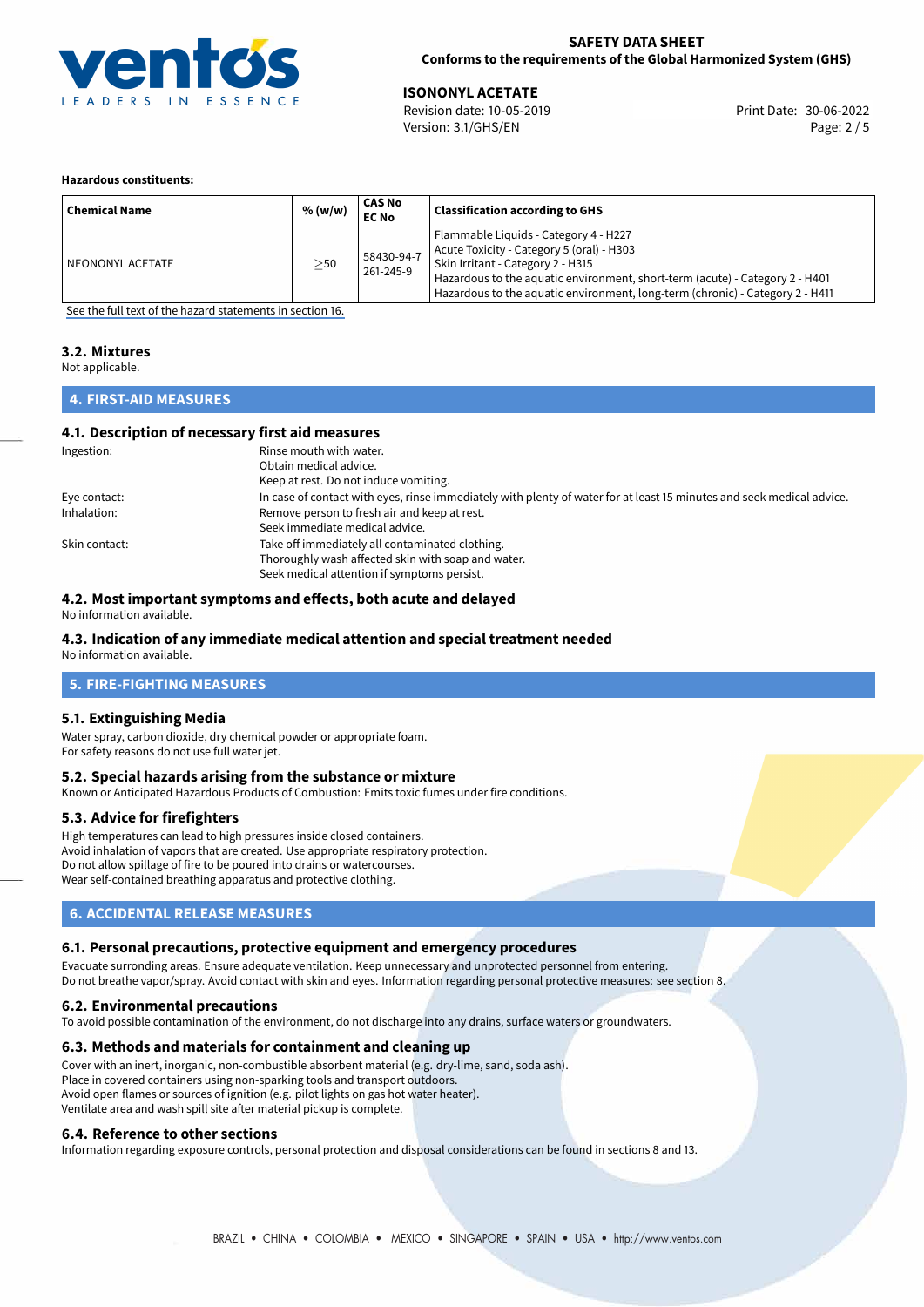

## **SAFETY DATA SHEET Conforms to the requirements of the Global Harmonized System (GHS)**

30-06-2022 **ISONONYL ACETATE** Revision date: 10-05-2019 Print Date: Version: 3.1/GHS/EN Page: 3 / 5

# **7. HANDLING AND STORAGE**

## **7.1. Precautions for safe handling**

Do not store or handle this material near food or drinking water. Do not smoke. Avoid contact with the eyes, skin and clothing. Wear protective clothing and use glasses. Observe the rules of safety and hygiene at work. Keep in the original container or an alternative made from a compatible material.

# **7.2. Conditions for safe storage, including any incompatibilities**

Store in tightly closed and preferably full containers in a cool, dry and ventilated area, protected from light. Keep away from sources of ignition (e.g. hot surfaces, sparks, flame and static discharges). Keep away from incompatible materials (see section 10).

## **7.3. Specific end use(s)**

No information available.

**8. EXPOSURE CONTROLS AND PERSONAL PROTECTION**

# **8.1. Control parameters**

Components with occupational exposure limits: None known.

#### **8.2. Exposure controls**

Measures should be taken to prevent materials from being splashed into the body. Provide adequate ventilation, according to the conditions of use. Use a mechanical exhaust if required.

#### **8.3. Individual protection measures, such as personal protective equipment**

| Eye/Face protection:             | Chemical safety goggles are recommended. Wash contaminated goggles before reuse.                                                            |
|----------------------------------|---------------------------------------------------------------------------------------------------------------------------------------------|
| Hand Protection:                 | Chemical-resistant gloves are recommended. Wash contaminated gloves before reuse.                                                           |
| Body protection:                 | Personal protective equipment for the body should be selected based on the task being performed and the risks<br>involved.                  |
| Respiratory Protection:          | In case of insufficient ventilation, use suitable respiratory equipment.                                                                    |
| Environmental exposure controls: | Emissions from ventilation or process equipment should be checked to ensure they comply with environmental<br>protection legislation.       |
|                                  | In some cases, filters or engineering modifications to the process equipment will be necessary to reduce emissions to<br>acceptable levels. |
|                                  |                                                                                                                                             |

# **9. PHYSICAL AND CHEMICAL PROPERTIES**

## **9.1. Information on basic physical and chemical properties**

| Appearance:                            | Liquid                                 |
|----------------------------------------|----------------------------------------|
| Colour:                                | Conforms to standard                   |
| Odour:                                 | Conforms to standard                   |
| Odour theshold:                        | Not determined                         |
| pH:                                    | Not determined                         |
| Melting point/freezing point:          | Not determined                         |
| Boling point/boiling range:            | Not determined                         |
| Flash point:                           | $71^{\circ}$ C                         |
| Evaporation rate:                      | Not determined                         |
| Flammability:                          | Not determined                         |
| Lower flammability/Explosive limit:    | Not determined                         |
| Upper flammability/Explosive limit:    | Not determined                         |
| Vapour pressure:                       | Not determined                         |
| Vapour Density:                        | Not determined                         |
| Density:                               | $0,863 - 0,869$ g/mL (20°C)            |
| Relative density:                      | $0,863 - 0,869$ (20°C)                 |
| Water solubility:                      | INSOLUBLE IN WATER; SOLUBLE IN ETHANOL |
| Solubility in other solvents:          | SOLUBLE IN ETHANOL                     |
| Partition coefficient n-octanol/water: | Not determined                         |
| Auto-ignition temperature:             | Not determined                         |
| Decomposition temperature:             | Not determined                         |
| Viscosity, dynamic:                    | Not determined                         |
| Viscosity, kinematic:                  | Not determined                         |
| Explosive properties:                  | Not determined                         |
| Oxidising properties:                  | Not determined                         |
|                                        |                                        |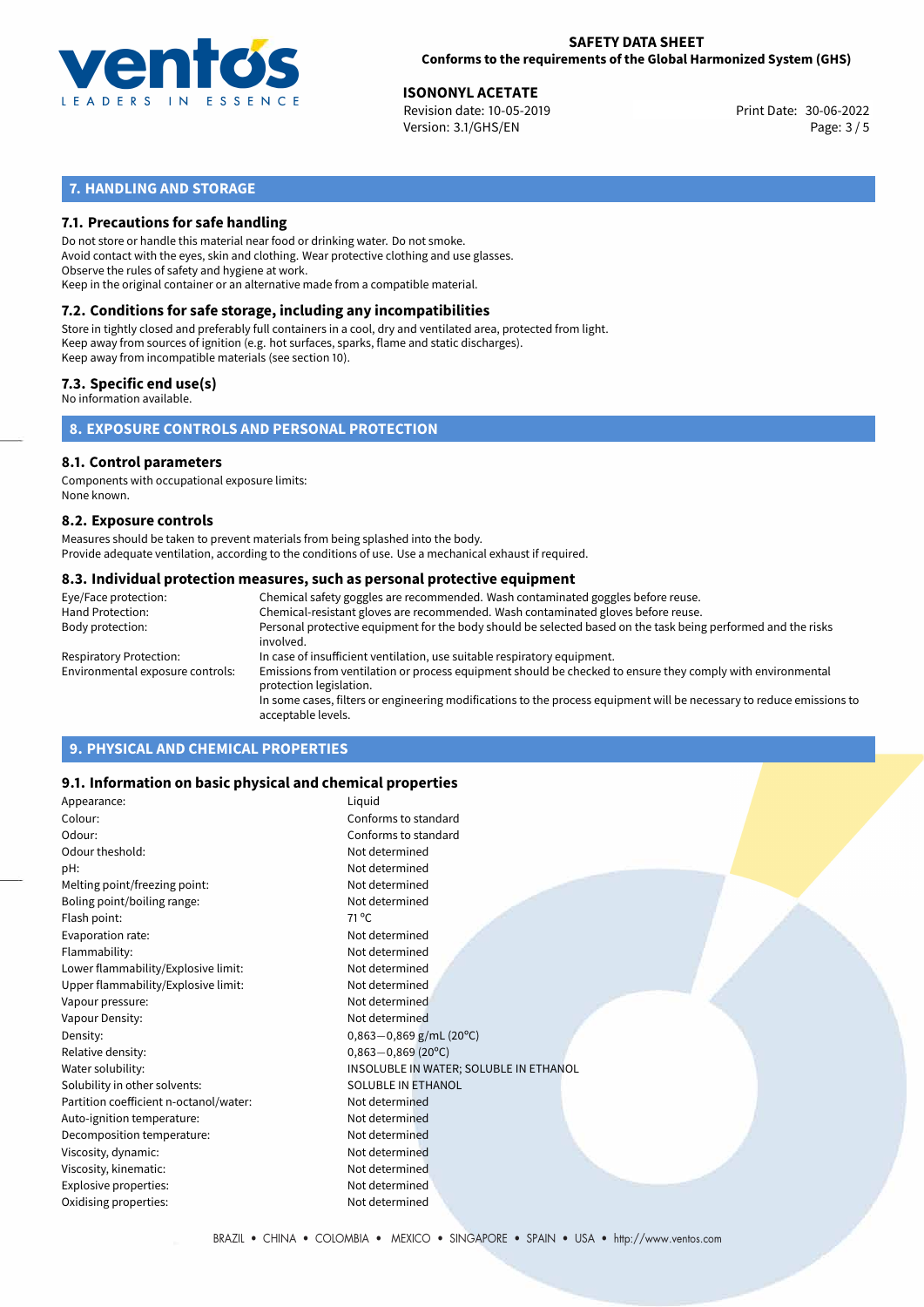

30-06-2022 **ISONONYL ACETATE** Revision date: 10-05-2019 Print Date: Version: 3.1/GHS/EN Page: 4 / 5

# **10. STABILITY AND REACTIVITY**

#### **10.1. Reactivity**

No hazardous reactions if stored and handled as prescribed/indicated.

#### **10.2. Chemical stability**

The product is stable if stored and handled as prescribed/indicated.

#### **10.3. Possibility of hazardous reactions**

No hazardous reactions if stored and handled as prescribed/indicated.

#### **10.4. Conditions to Avoid**

Conditions to Avoid: Excessive heat, flame or other ignition sources.

#### **10.5. Incompatible materials**

Avoid contact with strong acids and bases and oxidizing agents.

#### **10.6. Hazardous decomposition products**

During combustion may form carbon monoxide and unidentified organic compounds.

# **11. TOXICOLOGICAL INFORMATION**

| Acute toxicity                    | May be harmful if swallowed.                                              |
|-----------------------------------|---------------------------------------------------------------------------|
| Skin corrosion/irritation         | Causes skin irritation.                                                   |
| Serious eye damage/irritation     | Based on the data available, the criteria for classification are not met. |
| Respiratory or skin sensitisation | Based on the data available, the criteria for classification are not met. |
| Germ cell mutagenicity            | Based on the data available, the criteria for classification are not met. |
| Carcinogenicity                   | Based on the data available, the criteria for classification are not met. |
| <b>Reproductive toxicity</b>      | Based on the data available, the criteria for classification are not met. |
| <b>STOT-single exposure</b>       | Based on the data available, the criteria for classification are not met. |
| <b>STOT-repeated exposure</b>     | Based on the data available, the criteria for classification are not met. |
| <b>Aspiration hazard</b>          | Based on the data available, the criteria for classification are not met. |

## **12. ECOLOGICAL INFORMATION**

#### **12.1. Toxicity**

**Assessment:** Toxic to aquatic life with long lasting effects. **Experimental/calculated data:** No information available.

# **12.2. Degradability**

Biodegradation : Not readiliy biodegradable. (OECD 301 D). Biodegradation : > 60%. (OECD 301 F).

## **12.3. Bioaccumulative potential**

No information available.

#### **12.4. Soil mobility** No information available.

# **12.5. Other adverse effects**

See also sections 6, 7, 13 and 15 Do not allow to get into waste water or waterways.

# **13. DISPOSAL CONSIDERATIONS**

#### **13.1. Waste treatment methods**

Dispose of in accordance with national and local environmental regulations.